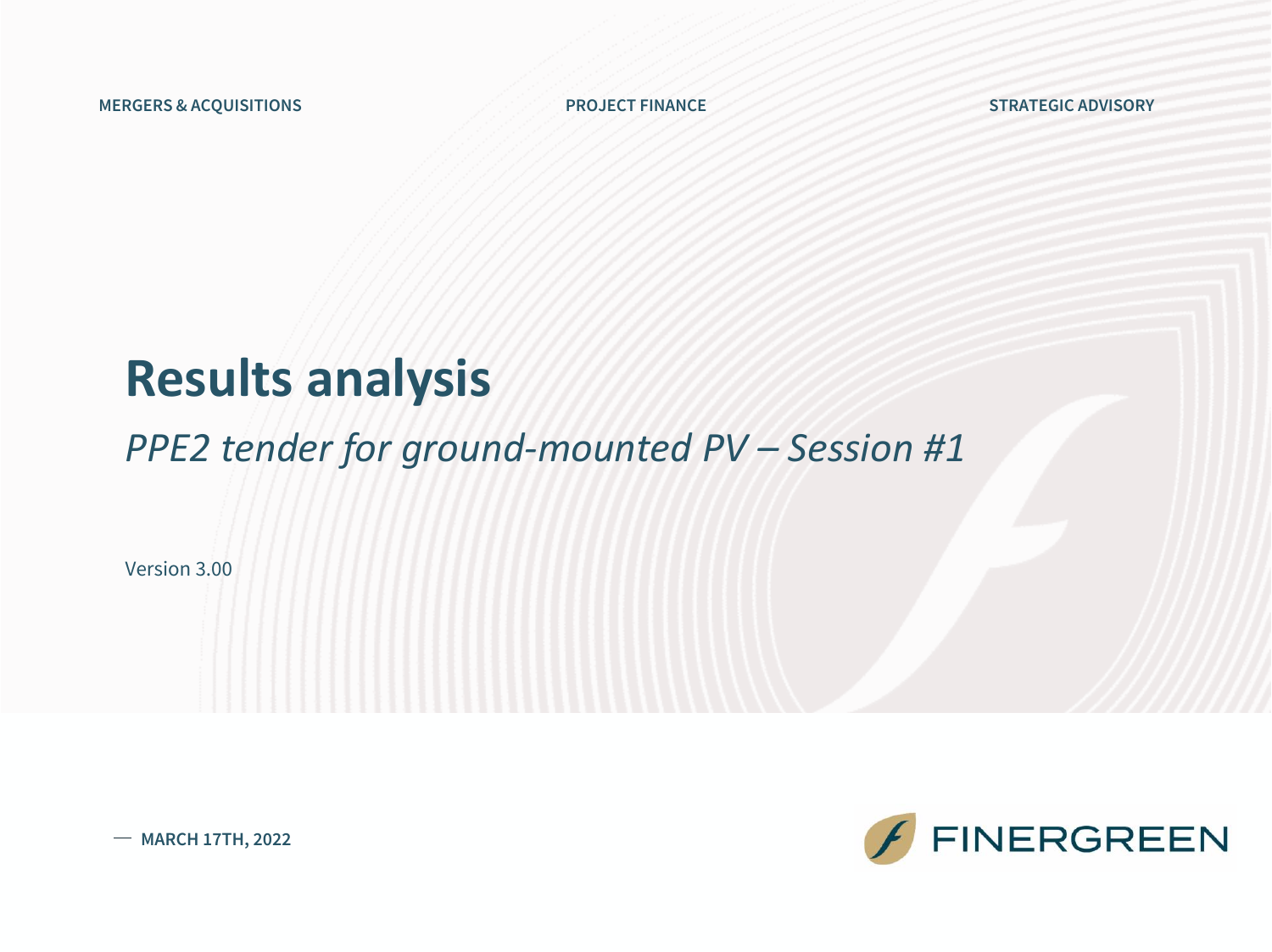# PPE2 ground-mounted PV tender – Introduction

*The PPE2 tenderfor ground-mounted PV grants solar developers a feed-in premium fortheirinstallation*

#### **Introduction**

- The French Ministry of Ecological and Solidarity Transition released in August 2021 its **new renewables tenders' plan to takeover** with the CRE 4 tenders program coming to an end in 2021. This new program, called **"PPE2"** due to its central role in France's second multi-annual energy plan (*Programmation Pluriannuelle de l'Energie*), will include several tender rounds for nearly **29 GW called**, with applications **starting from 2021 and ending in 2026**
- Among all PPE2 tenders, one is supporting ground-mounted PV installations between 500 kWp and 30 MWp located in mainland France
- **UPEN 2022** The **analyzing the results of the 1<sup>st</sup> session of the PPE2 tender for ground-mounted PV**, released on March 8<sup>th</sup> 2022. The average tariff has increased (+7,1%) since the last session of the CRE4 tender for ground-mounted PV. This substantial increase needs to be put into perspective with the new PPE2 tender specifications (cf. next slide). The tender session was **oversubscribed** with 705 MWp awarded for 700 MWp called

#### **CRE 4 10th session**³ **PPE2 1st session** Awarded capacity 1997 Contract 1997,0 MWp 704,9 MWc Number of awarded projects 65 65 71 Average awarded tariff  $654,96/MWh$   $658,84/MWh$ Maximum bidding tariff  $N.A.$   $\leftarrow$  90,00/MWh Application deadline July  $26^{th}$ , 2021 December 23rd, 2021 ■ Type: Ground-mounted PV ■ Capacity: Between 500 kWp and 30 MWp Rating: 70% 16% 9% 5% **Price** ■ Carbon footprint Shared governance or crowdfunding²  $\blacksquare$  Environmental relevance<sup>1</sup>

**Tender criteria Tender criteria**

*¹ Environmental relevance can either be maximum if the project is located on degraded lands, or null otherwise*

*² Shared governance and crowdfunding premium are mutually exclusive, with shared governance accounts graded between 0% to 5% while crowdfunding will be either 0% or 3% with no intermediate value*

*³ Adjusted data based on category #1 and category #2 of CRE 4 ground-mounted tender (therefore excluding category #3 which was designed for shade houses, no longer part of PPE2 ground-mounted tender)*

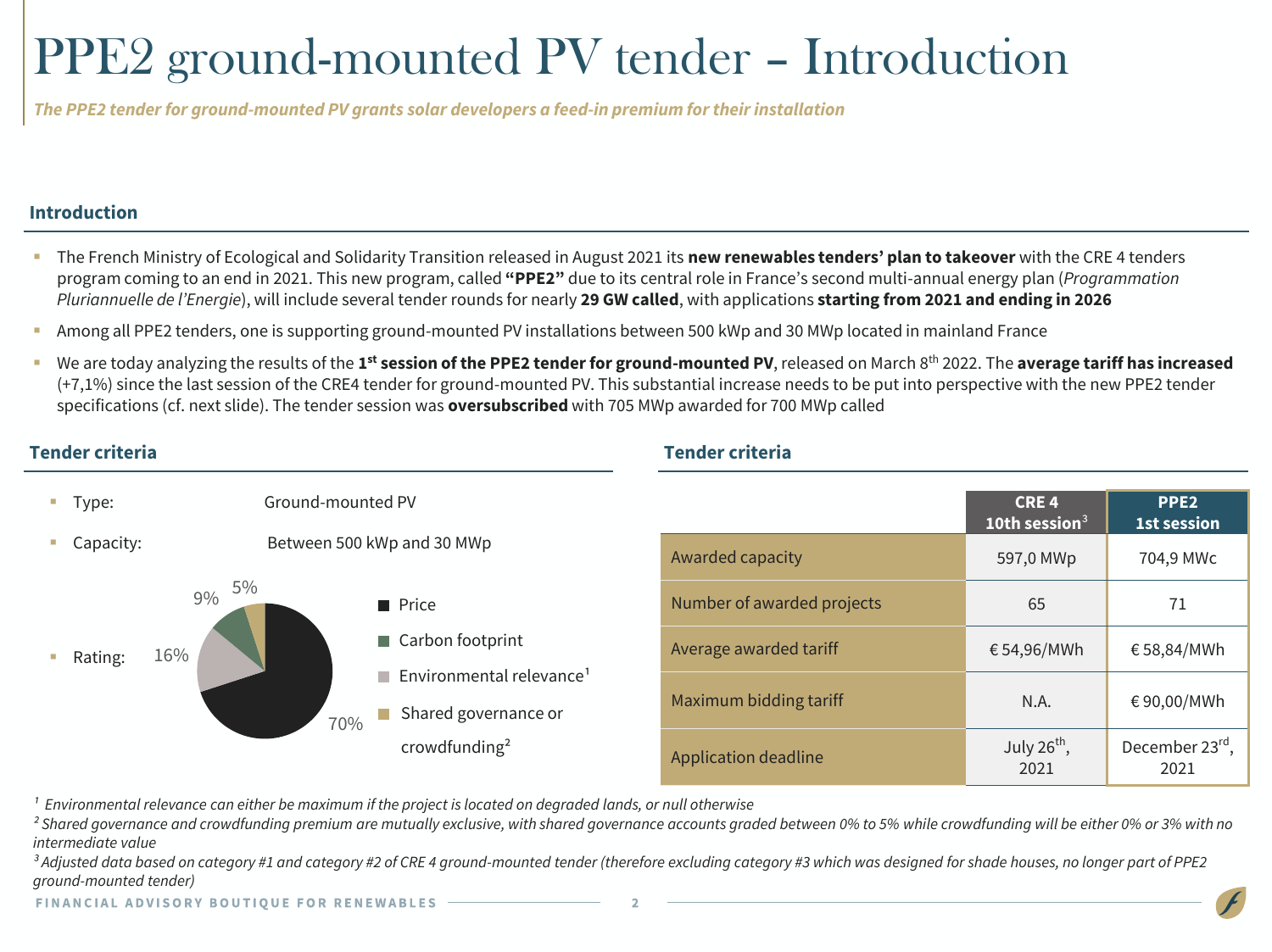### PPE2 ground-mounted tender – What's new since CRE4

The PPE2 tender for ground-mounted PV is a straight-forward follow-up to the CRE 4 ground-mounted tender with some adaptations

#### **Notable adjustments since CRE 4 ground-mounted tender Carbon footprint's reference values for rating**

- **EXECT** Shade houses are no longer part of this tender which now solely aims at ground-mounted PV
- **Priority will be given to projects below 5 MWp for up to 200 MWp of tendered capacity** for each tender as the tender no longer differentiates different categories of assets. The CRE will eliminate the worst bids accordingly with the mechanism in case of undersubscription for this reserved capacity
- **Financial guarantees** will now be **paid by project sponsors when applying to the tender** and released if the project is not awarded
- **Compatibility** of the tender **with installations featuring storage system** - although the latter can not be subsidized under this tender
- Ground-mounted **installations located in** i) **"constructible" areas of municipal maps** (*Carte Communale*) or ii) **"urbanized" or "to be urbanized" areas** (*Urbanisé or A Urbaniser*) **in municipalities with a local urbanization plan** (*Plan Local d'Urbanisme*) are **now eligible**
- **Rating criteria adjustments: environmental relevance, shared** governance and crowdfunding are now part of the overall rating:
	- **Environmental relevance** for degraded lands
	- **Shared governance** accounts for the long-term ownership of the projects by local individuals or communities
	- **Crowdfunding** accounts for the financing of the project by local individuals or communities
- The **commissioning delay is increased** from 24 months to 30
- **EXTERGHTM** Implementation of the **Deggendorf rule**: the project sponsor can not apply if currently subject to a State order for repayment for unlawful aid

| Minimum | 200 kg CO2 eq/kWp |  |  |  |  |
|---------|-------------------|--|--|--|--|
| Maximum | 550 kg CO2 eq/kWp |  |  |  |  |

#### **Tender calendar**

|                                              | <b>Application deadline</b> | <b>Tendered capacity</b> |
|----------------------------------------------|-----------------------------|--------------------------|
| 1 <sup>st</sup> session                      | December 23rd, 2021         | 700 MWp                  |
| $2nd$ session                                | May 20th, 2022              | 925 MWp                  |
| 3 <sup>rd</sup> session                      | November 30th, 2022         | 925 MWp                  |
| 4 <sup>th</sup> & 5 <sup>th</sup> sessions   | 2023 TBD                    | 2 x 925 MWp              |
| 6 <sup>th</sup> & 7 <sup>th</sup> sessions   | 2024 TBD                    | 2 x 925 MWp              |
| 8 <sup>th</sup> & 9 <sup>th</sup> sessions   | 2025 TBD                    | 2 x 925 MWp              |
| $10^{\text{th}}$ & $11^{\text{th}}$ sessions | 2026 TBD                    | 2 x 925 MWp              |

*N.B. Finergreen has recently released a comparative study on the key adjustments made since CRE 4 in the different PPE2 tenders' specifications. Please reach out to us if interested!*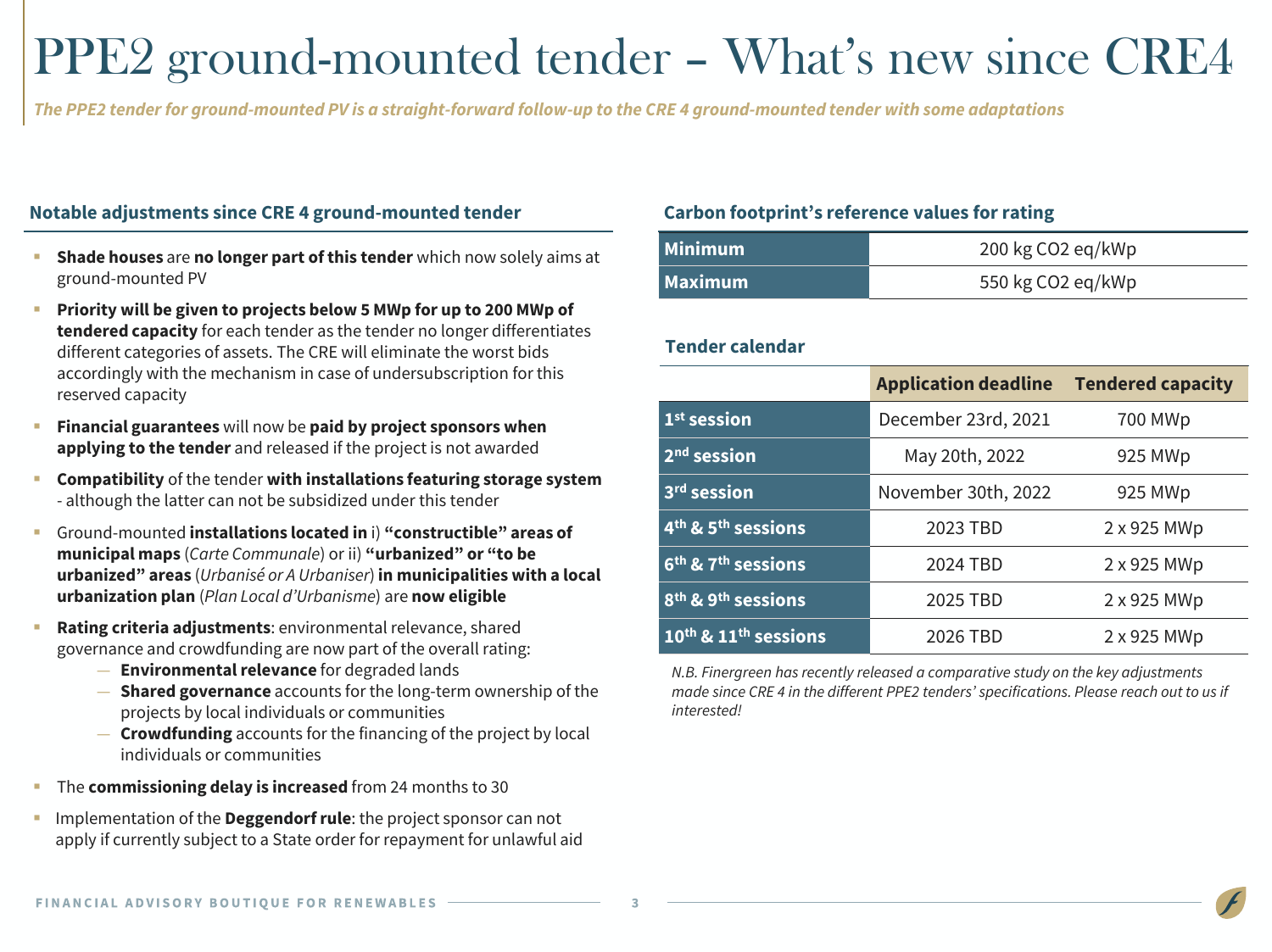# PPE2 ground-mounted tender #1 – Awarded projects

*The total awarded capacity amounts to 705 MWp, with 20 identified developers*

### **Capacity awarded per developer (MWp)**

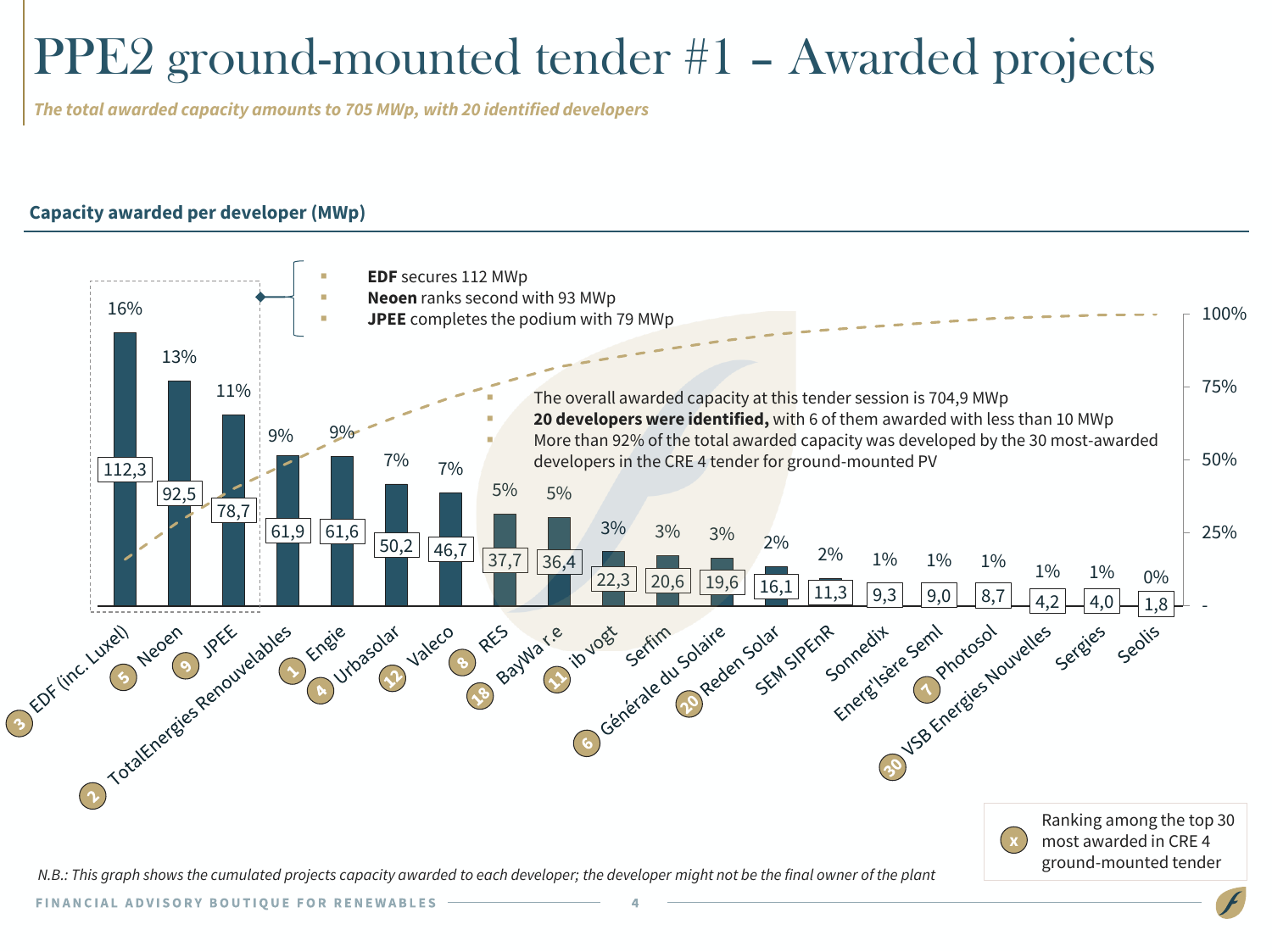### PPE2 ground-mounted tender #1 – Mapping

*Besides Nouvelle-Acquitaine,the southernmostregions are not the most awarded anymore*

#### **Capacity awarded per region (MWp)**



- As for the last CRE 4 ground-mounted session and the first PPE2 rooftop session, **Nouvelle Aquitaine is the region with the greatest awarded capacity** with 27% of the globally-awarded capacity
- The **Centre-Val de Loire region is the second most awarded region** under this tender, with 163 MWp secured amounting for more than 23% of the total capacity – it used to be the fourth region under the last CRE 4 ground-mounted session
- **Developers have been bidding more and more further north, most likely due to land pressure over the last ground-mounted tenders in France**:
	- The 4 southernmost regions were almost always the mostawarded under the first sessions of CRE 4 ground-mounted tenders
	- Grand-Est was the second-most awarded region in the last CRE 4 ground-mounted session, with Provence-Alpes-Côtes d'Azur, Occitanie and Auvergne-Rhône-Alpes not even making it to the Top 3
- **Grand Nord** did not receive any awarded capacity under the first session of the PPE2 ground-mounted PV tender with close to 10% of the total capacity secured, despite its tremendous performance under the first session of the PPE2 rooftop tender

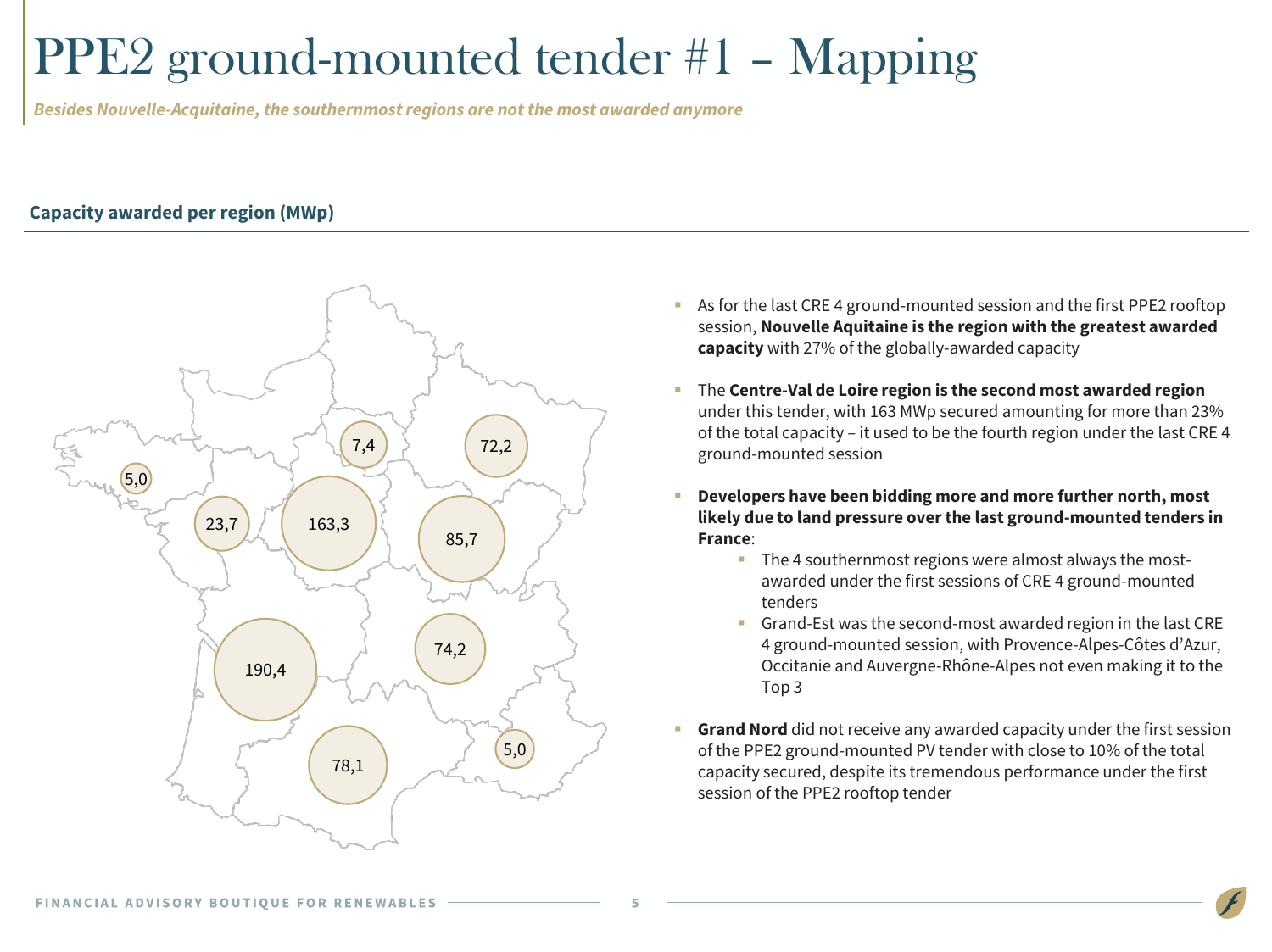### PPE2 ground-mounted tender – Tariff evolution

Since the last session of the CRE4 tender for ground-mounted PV, the average tariff has substantially increased (+7,1%)

#### **Average tariff evolution since CRE 4 tender<sup>1</sup> (€ per MWh)**

- The observed tariff increase could be due to the tightening of carbon footprint restrictions under PPE2
- It is however unlikely to be related to the recent Euribor interest rates increase, as tender applications were performed by December 23<sup>rd</sup>, 2021, at the latest, while Euribor interest rates started soaring from January



|            |            |      |      |      |                                                                                                     |      |     |      | -Session 1 - Session 2 - Session 3 - Session 4 - Session 5 - Session 6 - Session 7 - Session 8 - Session 9 - Session 10 | PPE <sub>2</sub> |
|------------|------------|------|------|------|-----------------------------------------------------------------------------------------------------|------|-----|------|-------------------------------------------------------------------------------------------------------------------------|------------------|
| <b>IAS</b> | <b>IAS</b> | IAS. | IAS. | IAS. | IAS.                                                                                                | IAS. | IAS | IAS. | IAS                                                                                                                     | Session 1        |
|            |            |      |      |      | (435 MWp, (435 MWp, (435 MWp, (650 MWp, (790 MWp, (787 MWp, (601 MWp, (301 MWp, (381 MWp, (597 MWp, |      |     |      |                                                                                                                         | (705 MWp,        |
|            |            |      |      |      | Mar 2017) Jul 2017) Feb 2018) Aug 2018) Mar 2019) Aug 2019) Apr 2020) Oct 2020) Feb 2021) Nov 2021) |      |     |      |                                                                                                                         | Mar 2022)        |

<sup>1</sup> Adjusted data based on category #1 and category #2 of CRE 4 ground-mounted tender (therefore excluding category #3 which was designed for shade houses, no longer part of PPE2 *ground-mounted tender)*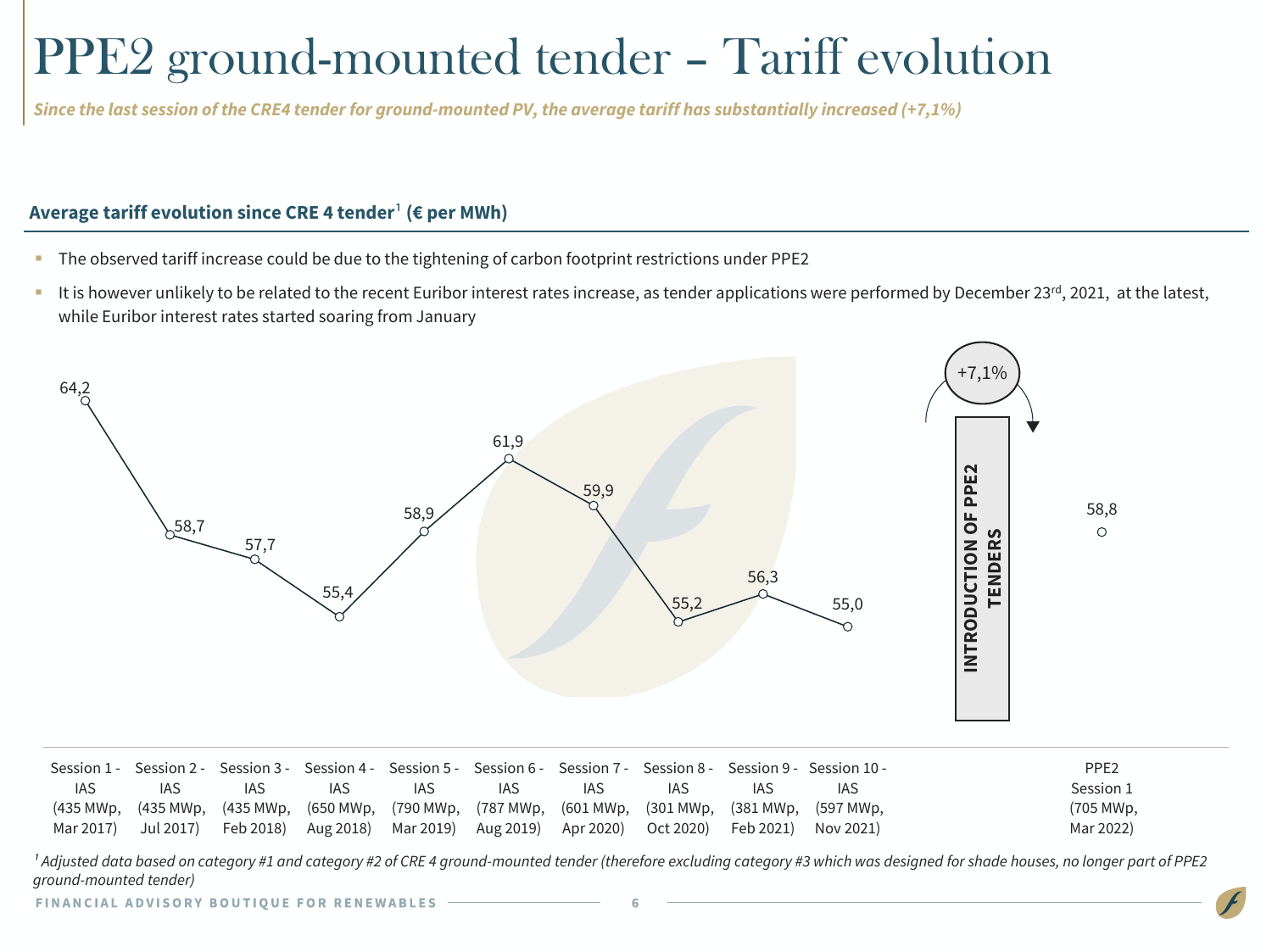### **Contacts**

*Feel free to reach out*